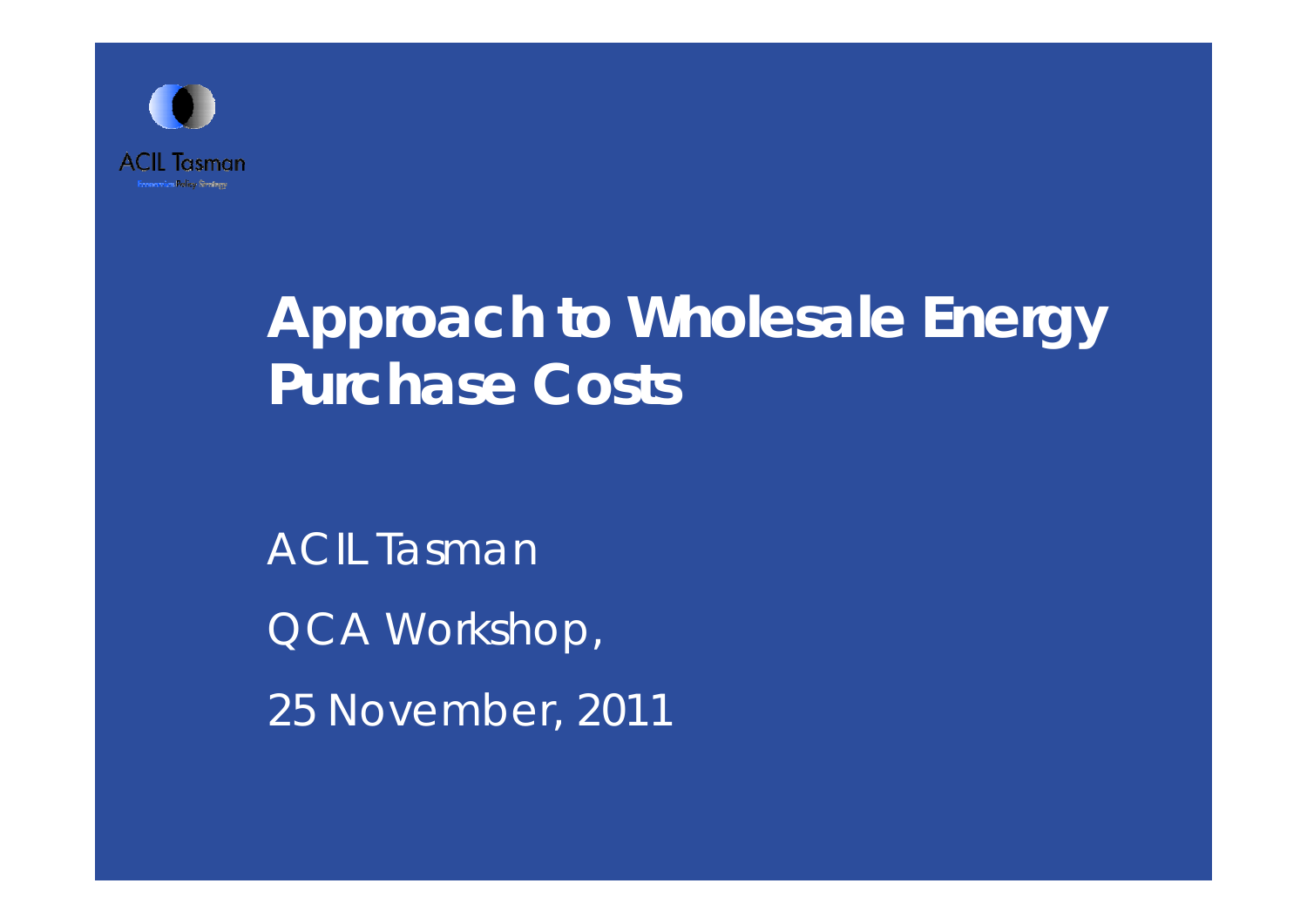## **What ACIL Tasman was asked to ACIL Tasman CONSider**

**• ACIL Tasman's proposed methodology is** intended to estimate as accurately as possible the EPC faced by a representative retailer to supply loads in the Energex area

**• The approach and methodology must take into** account the Ministerial Delegation received by the Authority to determine regulated retail electricity tariffs for Queensland for 2012/13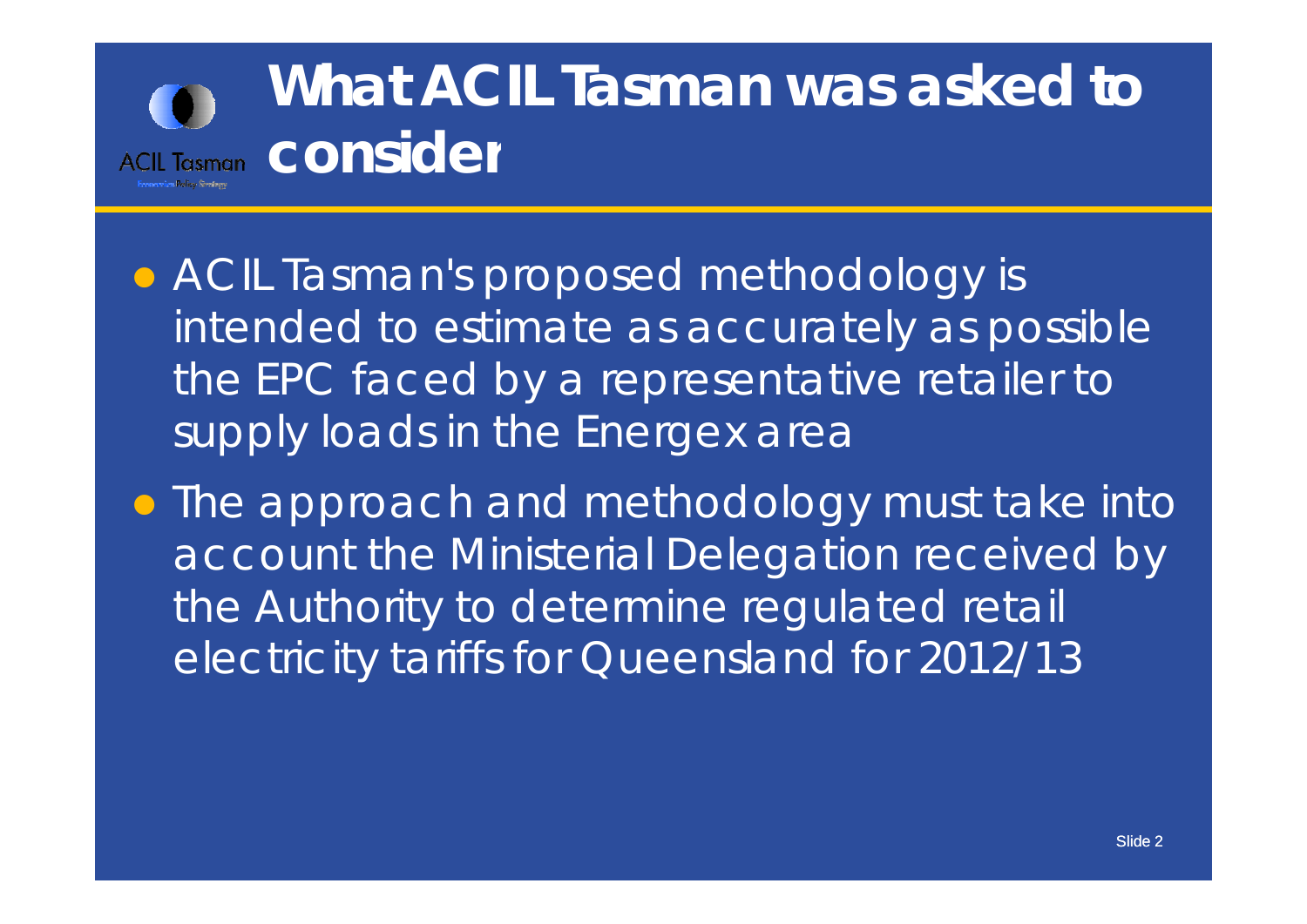#### **The Terms of the Ministerial Delegation rel t t th EPC l l ti levant o e calculation**

- $\bullet$ • The Authority is to ensure that the revised retail electricity tariffs are (inter alia):
	- cost-reflective
	- consistent with the Government's policy objective that consumers, wherever possible, have the opportunity to benefit from competition and efficiency in the **marketplace**
	- available to customers in the Energex supply area using less than 100MWh per year
	- available for all customers in the Ergon Energy supply area under the Queensland government's Uniform Tariff Policy
- $\bullet$  The Delegation also specified that the calculation of the EPC for each tariff must consider:
	- the cost of energy
	- market fees and ancillary services costs
	- energy losses as published by the Australian Energy Market Operator (AEMO)
	- the impact of carbon pricing
	- costs associated with complying with Commonwealth and State environmental and energy efficiency schemes
	- an, other costs im, osed on retailers b, an, new com, ulsor, scheme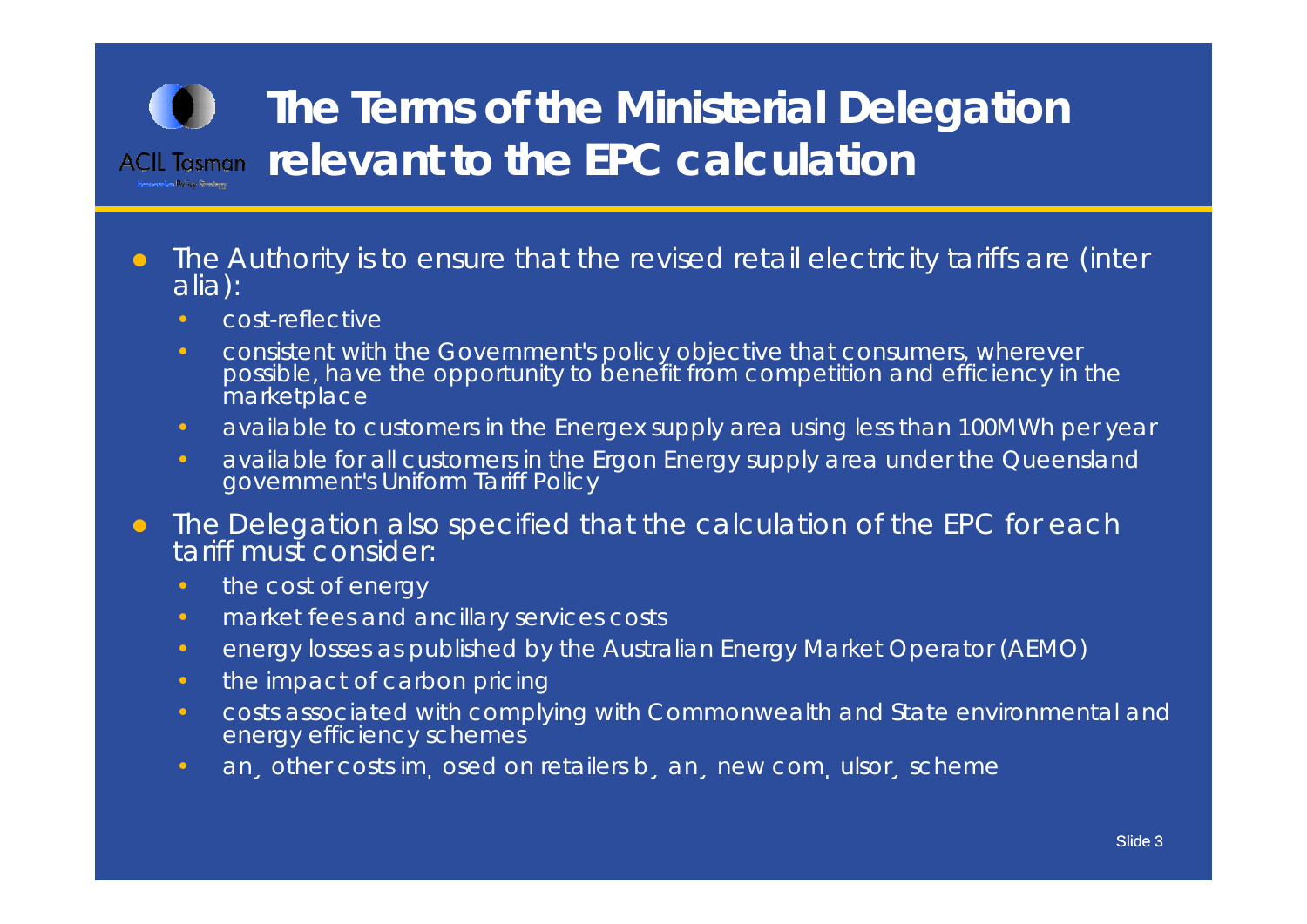### ACIL Tasman The four approaches considered

#### 1.Long-run marginal cost of supply (LRMC)

- 2. Pool price projection overlayed by contract prices and a contracting strategy
- 3. Mean of the distribution of annual price projections under a wide variety of possible weather and plant outage outcomes
- 4.Combinations of the above methods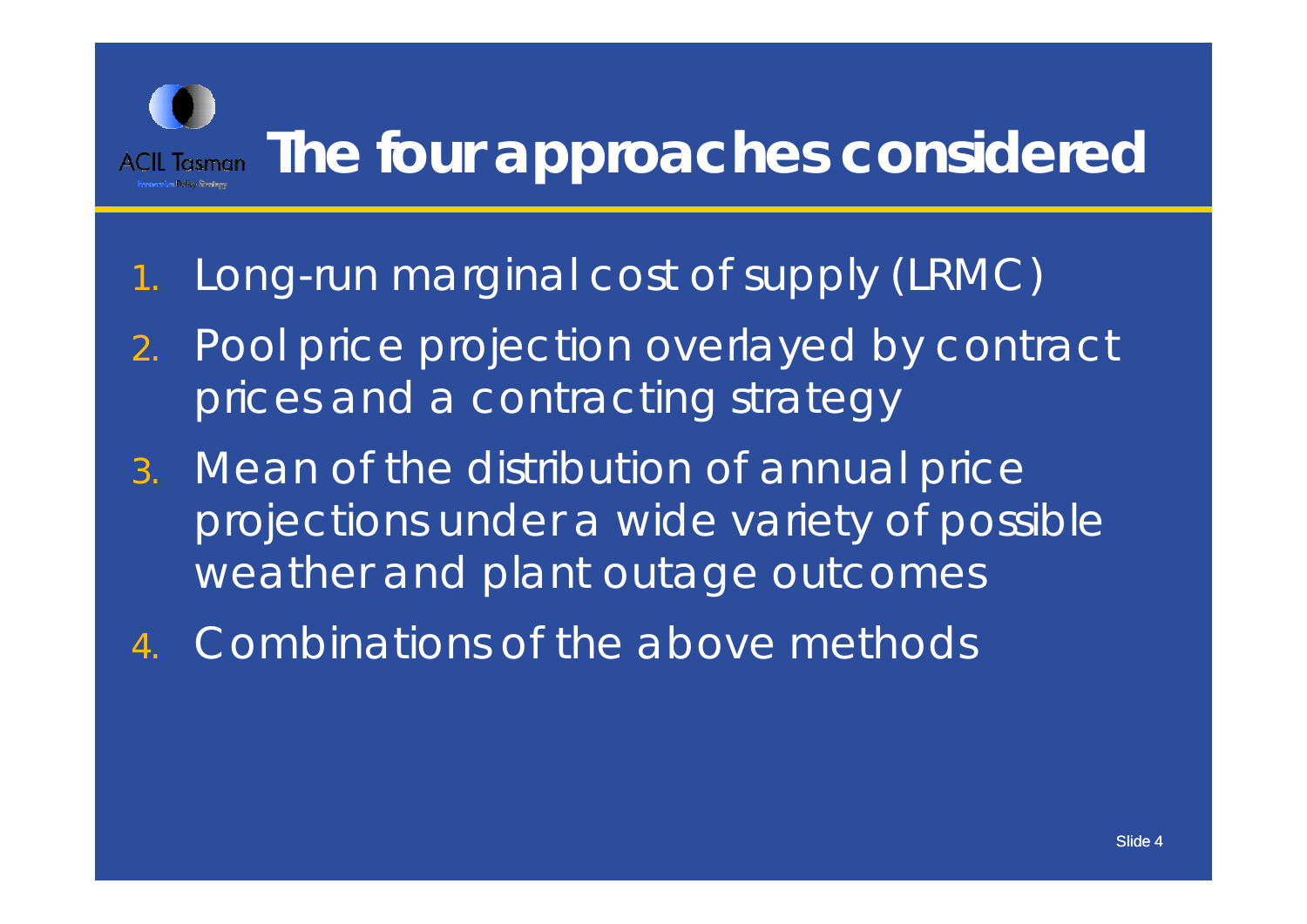

- LRMC is an estimate of the full cost of supplying an additional unit of energy in the Queensland market
	- •It is applied in other Australian jurisdictions and relies on published data
- **In the form that has been applied in recent** calculations the LRMC estimate may bear no resemblance to a retailer's EPC

**• The calculation ignores existing primary energy** (coal and gas) costs as well as the generation costs of existing plant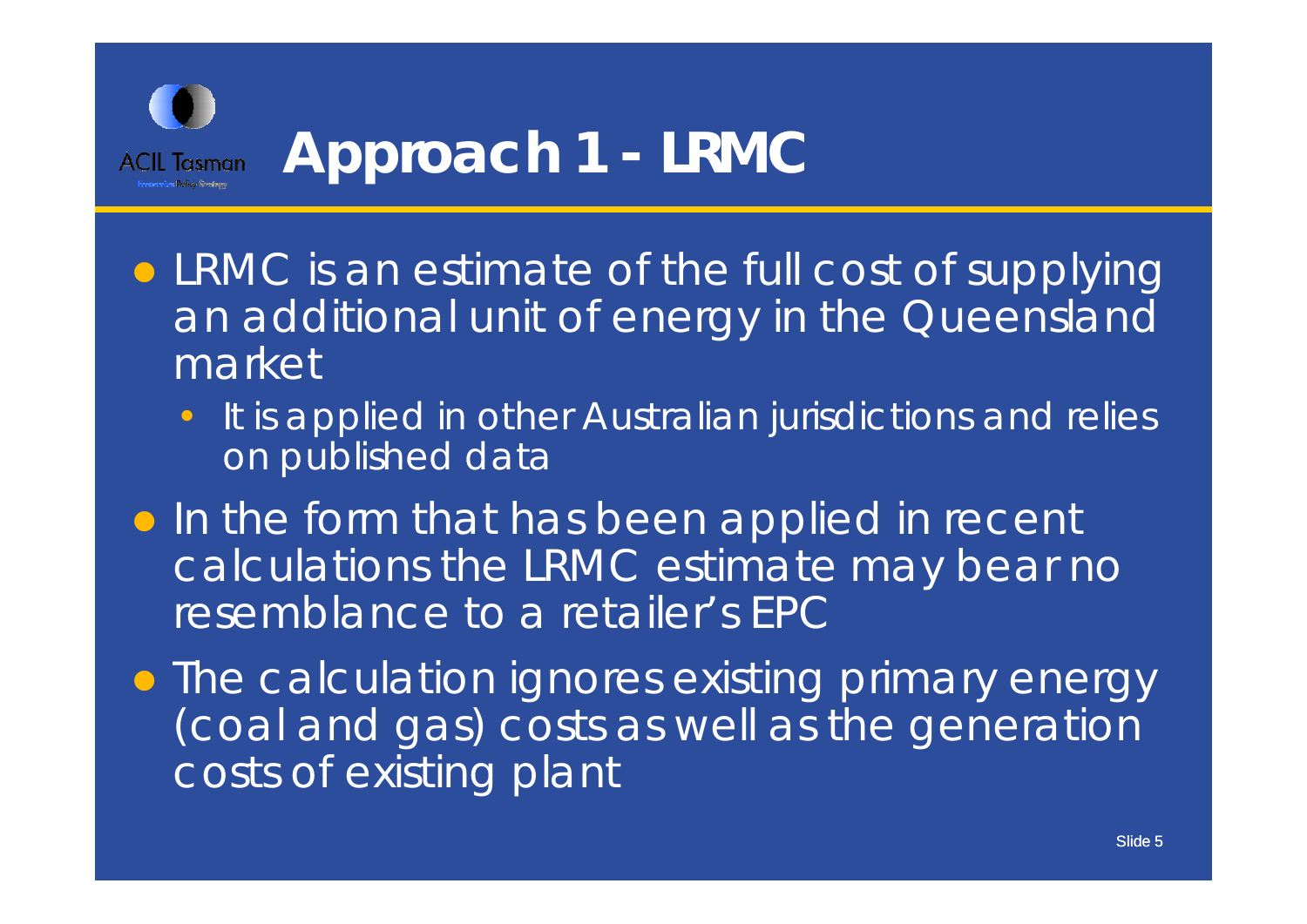

- **Importantly, it ignores the current state of the** Australian and Queensland electricity market
	- $\bullet$ whether it is over or under supplied?
	- •how much new plant is being built?
	- $\bullet$  are gas and coal costs for existing power stations increasing or decreasing?
	- any major events (drought, international markets) that are or expected to influence prices?

**• An LRMC approach does not provide an** opportunity for "…consumers ... to benefit from competition and efficiency in the marketplace "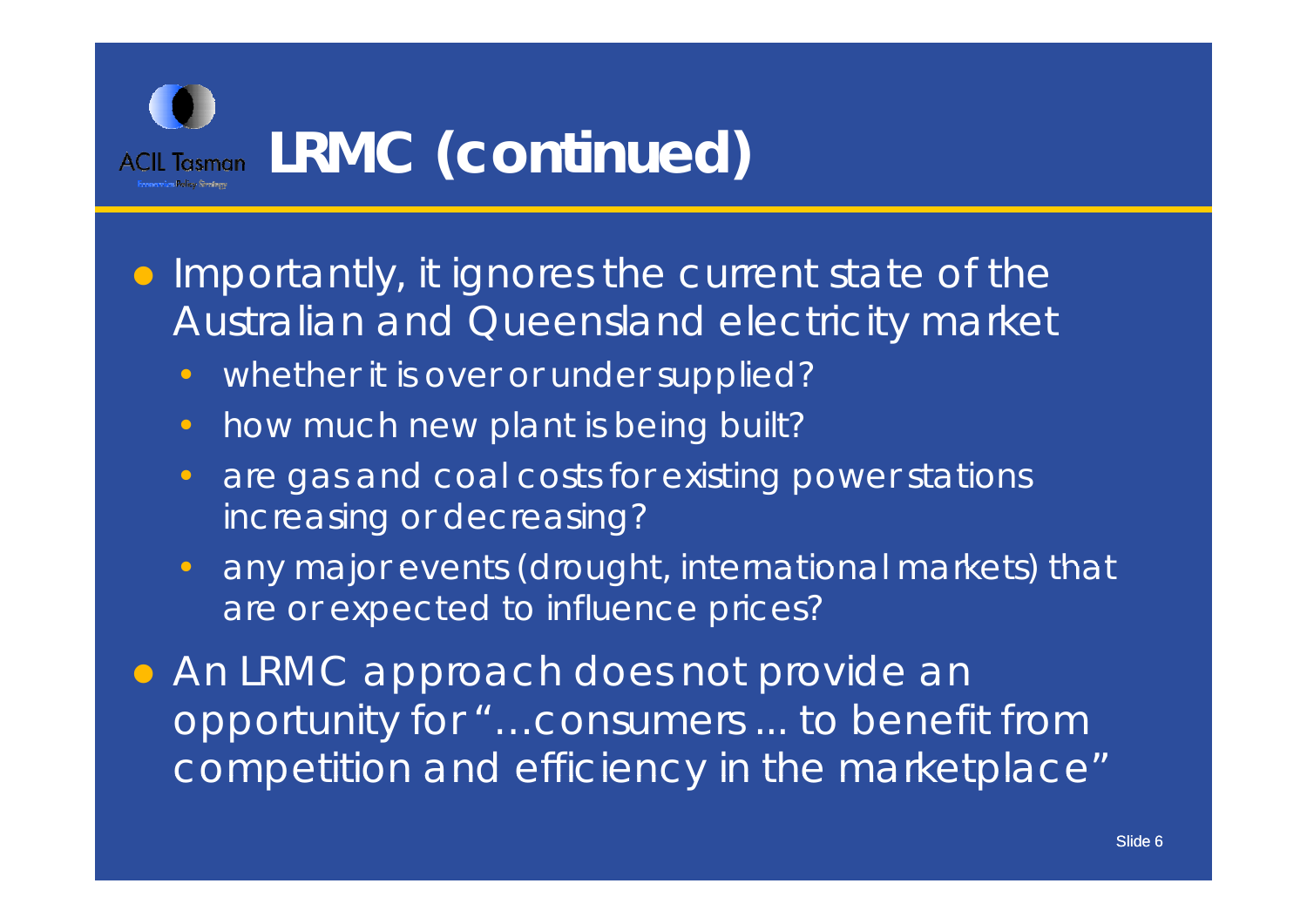

- **•** involves estimating the wholesale EPC that a representative retailer would incur in supplying the energy under each retail tariff in the Energex network area. It would include the steps:
- Develop a load trace for the year to be projected using the load trace of the most recent year and transforming it to match the AEMO annual energy and 10%, 50% and 90% (POE) peak demand forecasts. These three half-hourly load traces would be used in three different projections of annual half-hourly prices.
- 2.. Carry out a projection of half-hourly prices using a Slide 7market simulation model for each of the three load traces.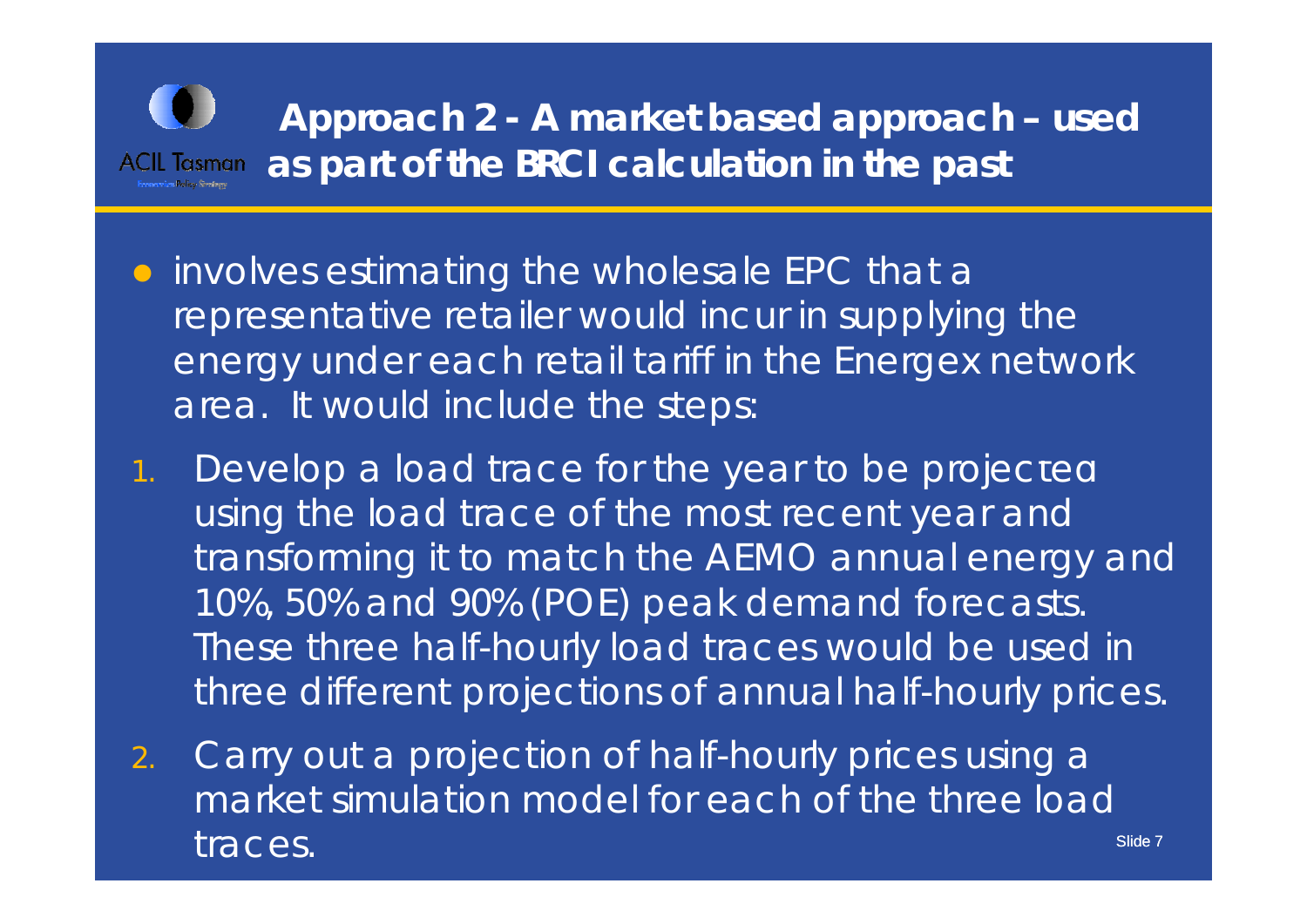# **A market based approach**  ACIL Tasman (**CONtinued**)

- 3. E stima t e forward con tract prices for swaps and caps using forward contract price data such as dcypha trade
- 4. Determine an appropriate hedging strategy for a prudent representative retailer and calculate contract volumes using a contracting model with an appropriate mix of contract periods , two-way and one -way hedges and flat and peak contracts.
- 5.but Bring to ether the contract rices and volumes with the projected half-hourly pool prices for the three load traces and calculate a cost of energy for the year.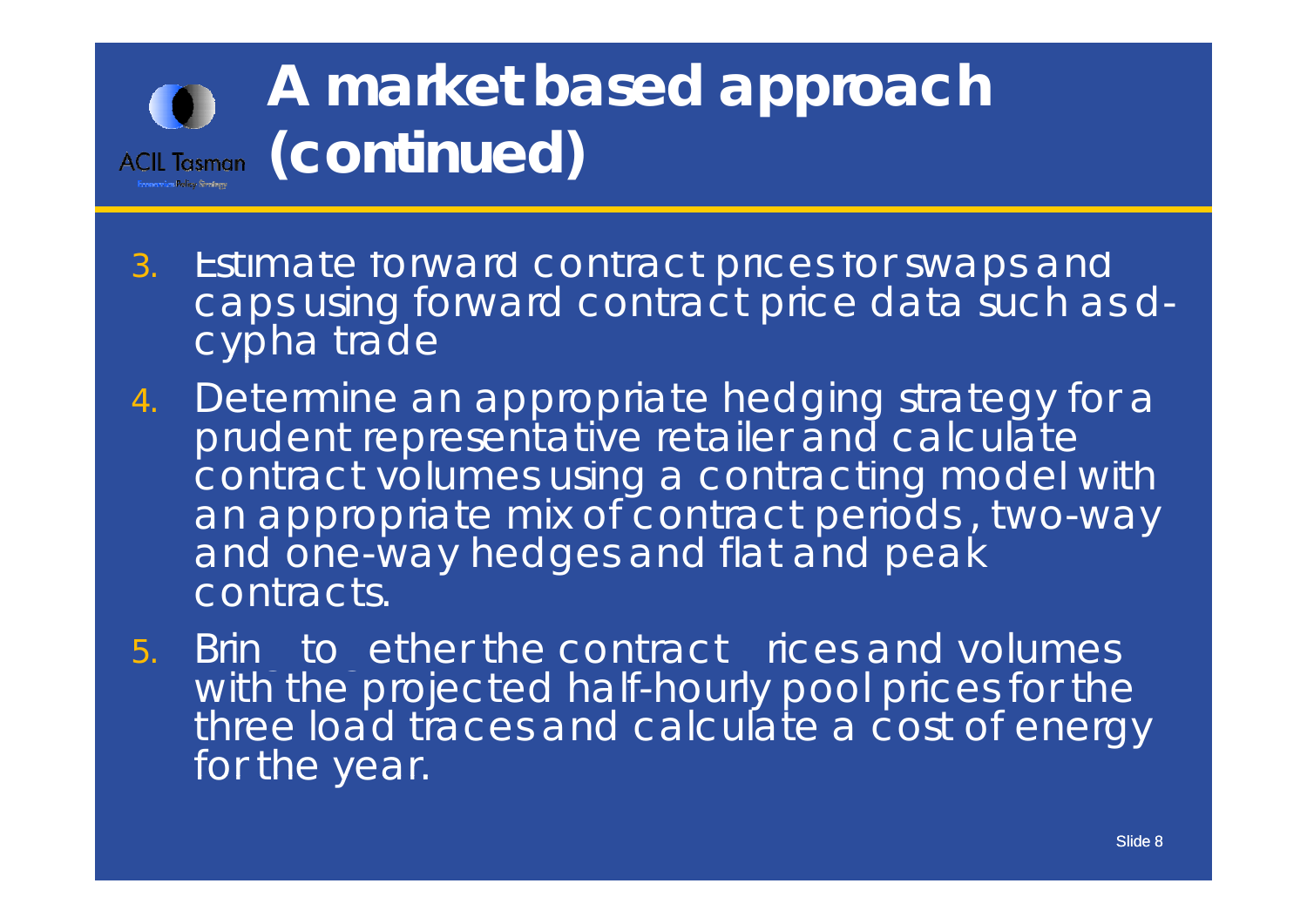# **Difficulties with the market based**  ACIL Tasman **approach**

- **It relies on a proprietary market simulation** model, a "black box", which contains a number of important assumptions along with a replica of the AEMO market settlement algorithm to produce half -hourly regional reference prices (RRPs).
- However, nearly all approaches to forecasting wholesale prices 1 to 2 years out will involve such a model
	- • Assumptions can be presented transparently and differences between ro rietar models identified and managed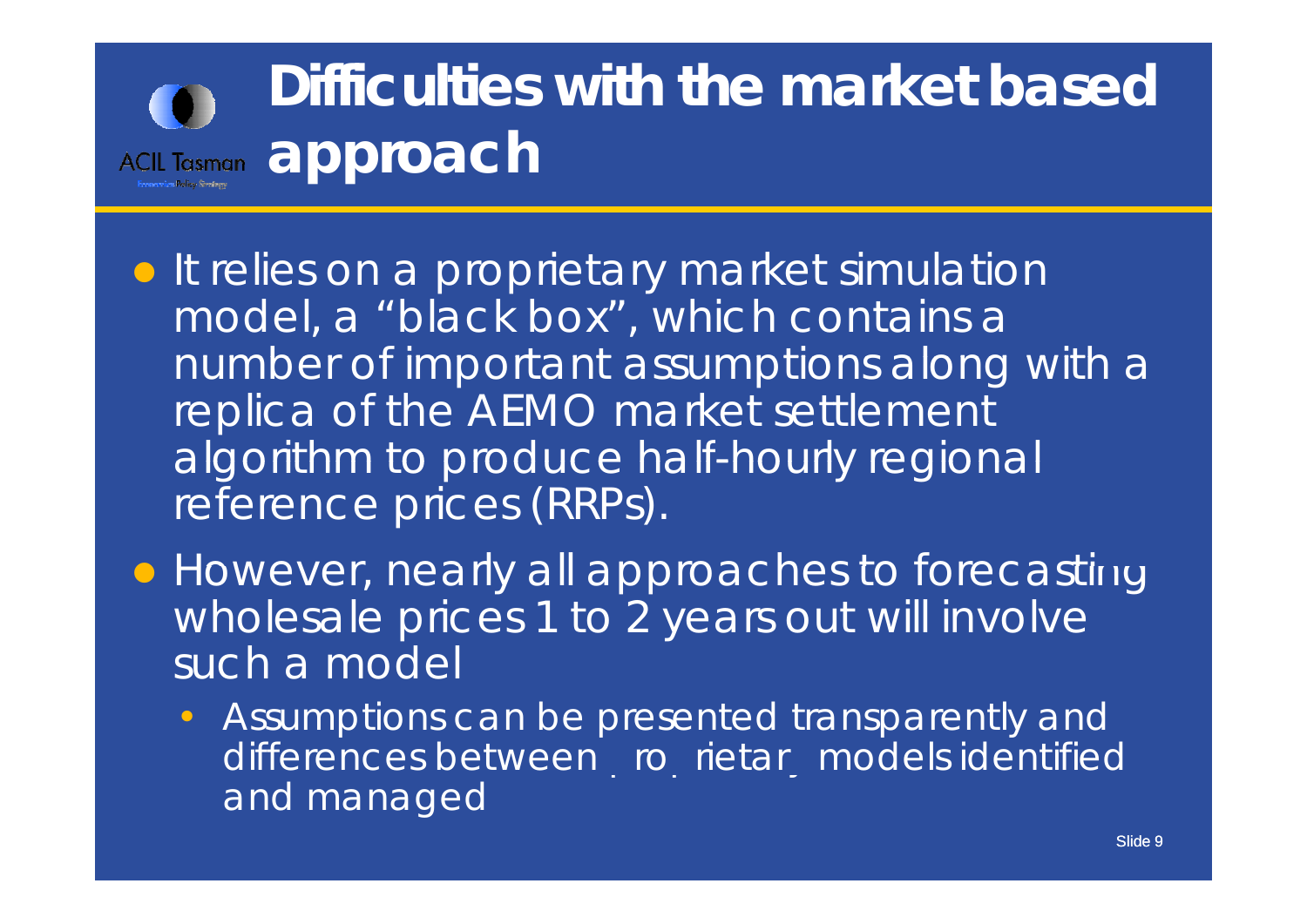#### **Other difficulties with the market based approach ACIL Tasman**

#### $\bigodot$ Reliable contract information.

- This approach does not take into account bilateral contracts for difference (CFDs) between generators and retailers. These contracts can form a high o ortion of the retailers' contracts and mage contain different prices/volume terms to OTC contracts presented in public sources
- Developing a representative contracting model
- The difficulties for 2012-13 in getting forward contract prices for mid 2012 onwards (after the commencement o f the carbon emissions tax)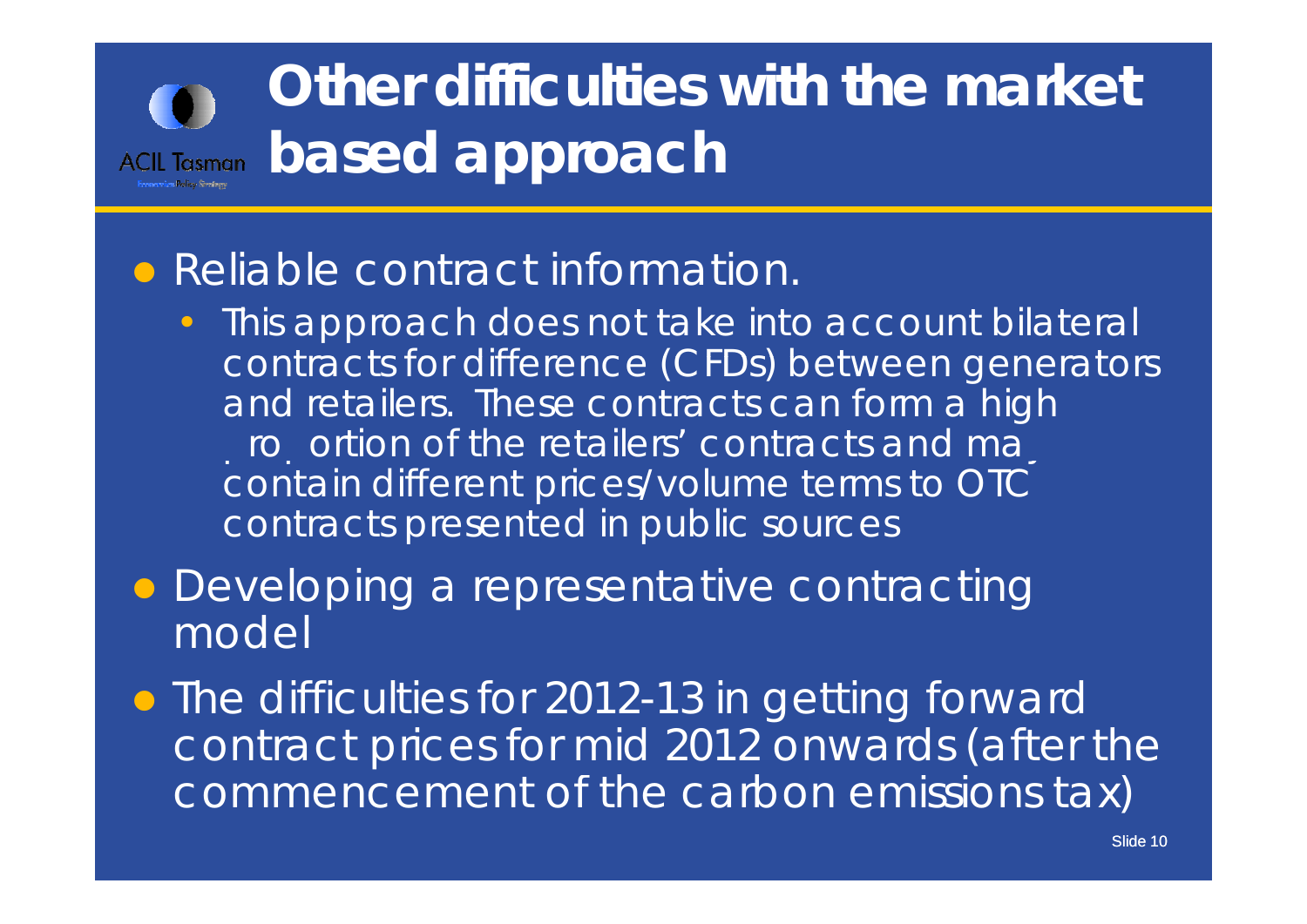## **Approach 3 - Developing an ACIL Tasman** annual price distribution

- Given the difficulties of Approaches 1 and 2 ACIL Tasman proposes a market based approach which involves<br>establishing a distribution of possible load weighted annual prices for 2012/13 for each tariff, the net system load profile and the overall Energex load incorporating weather and plant outage variations.
- $\bullet$  Retailers take out forward contracts so that they are insured against the potentially high prices that can sometimes occur in the NEM. The distribution of possible price outcomes is not a symmetrical and well-behaved bell curve where the probability of high prices is the same as that for low prices.<br>The price at the fiftieth percentile (the median price) may be \$40/MWh, for example, while the lowest half-hourly price experienced is \$15/MWh but the highest is \$12,500/MWh.
- Retailer contract strate gies are intended to fix their forward cost commitments and insure against such high price events.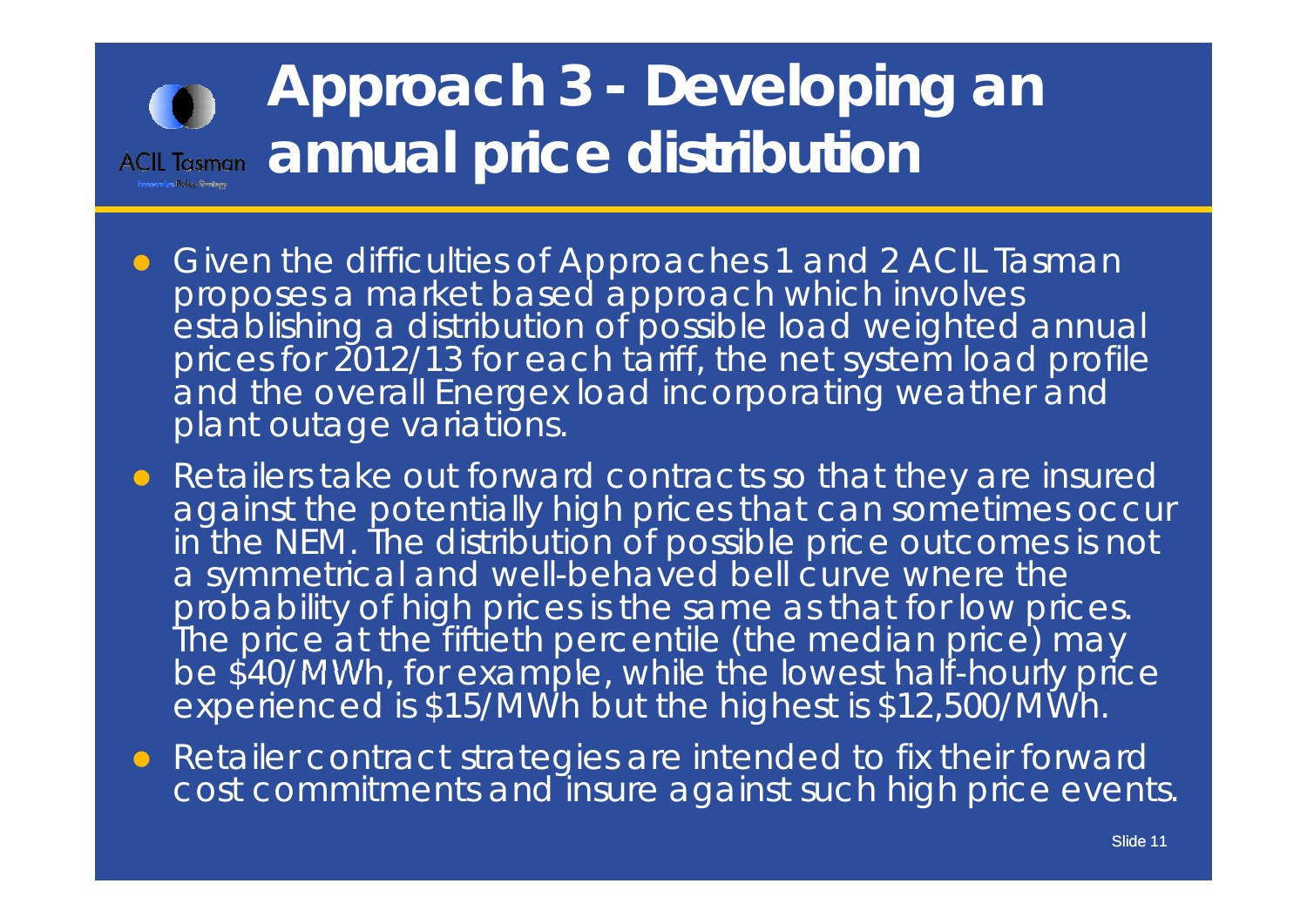## **Developing an annual price**  ACIL Tasman **distribution** (continued)

- . Io insure against extreme price events due to weather and plant outages a prudent retailer would use hedging and other contractual instruments. The mean of the price distribution which covers the full range of possible weather and outage outcomes provides a robust estimate of the of the cost to provide such insurance. To pay a higher price for this insurance than the mean price would suggest a an overly risk averse approach.
- **•** The median of the distribution represents the annual load weighted price which would occur under normal weather and outage conditions and would be expected to be exceeded one year in two. On the other hand, the mean of the price distribution provides an estimate of the price which a prudent retailer would be prepared to pay for energy to account for weather and outage risk.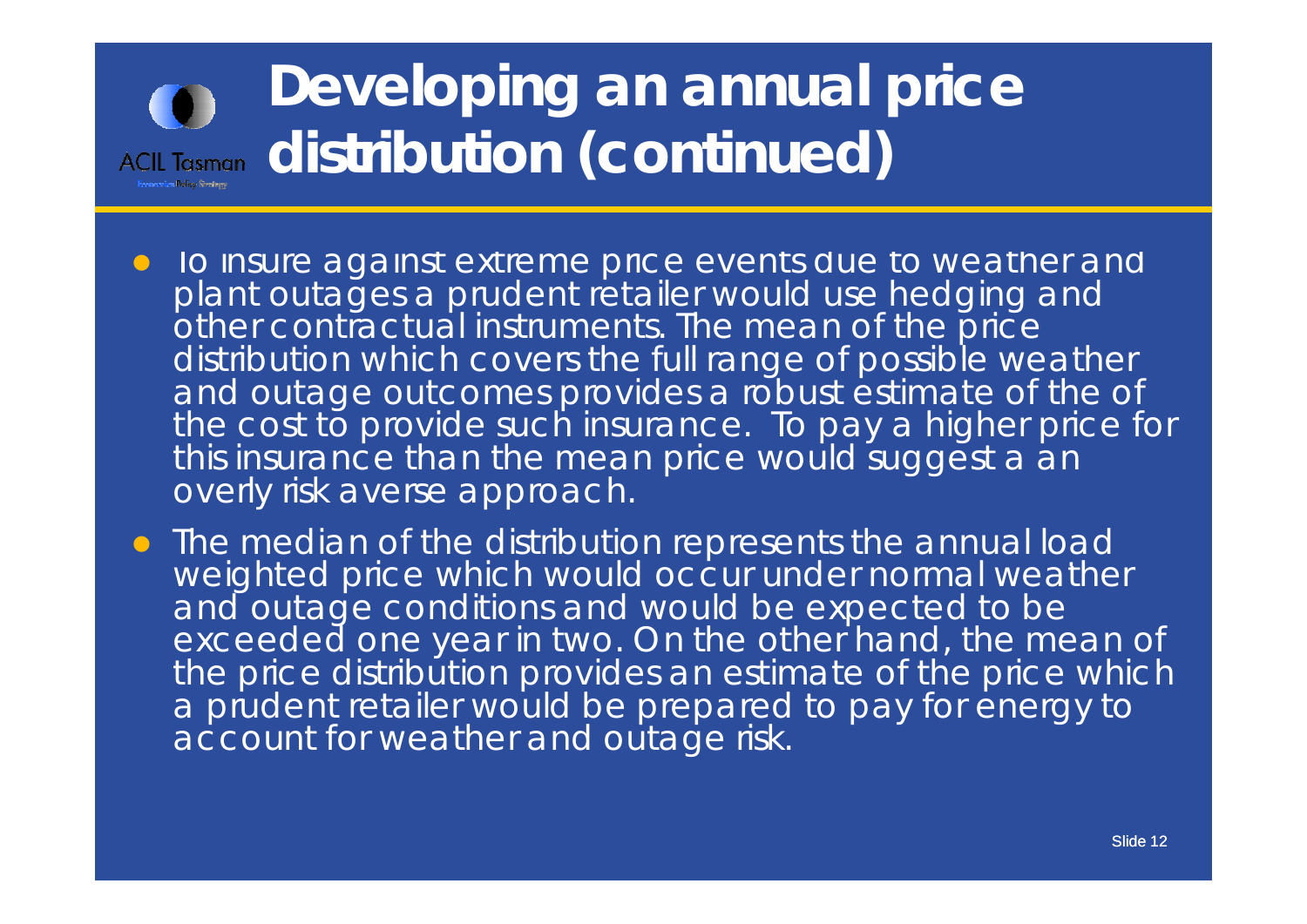

## **Developing an annual price distribution (continued)**

Each tariff has a different load profile and would have a different distribution of the annual load weighted price and a different mean. Again the mean of the annual load weighted price distribution for each tariff represents the price a prudent retailer would be prepared to pay for energy to supply the load associated with that tariff.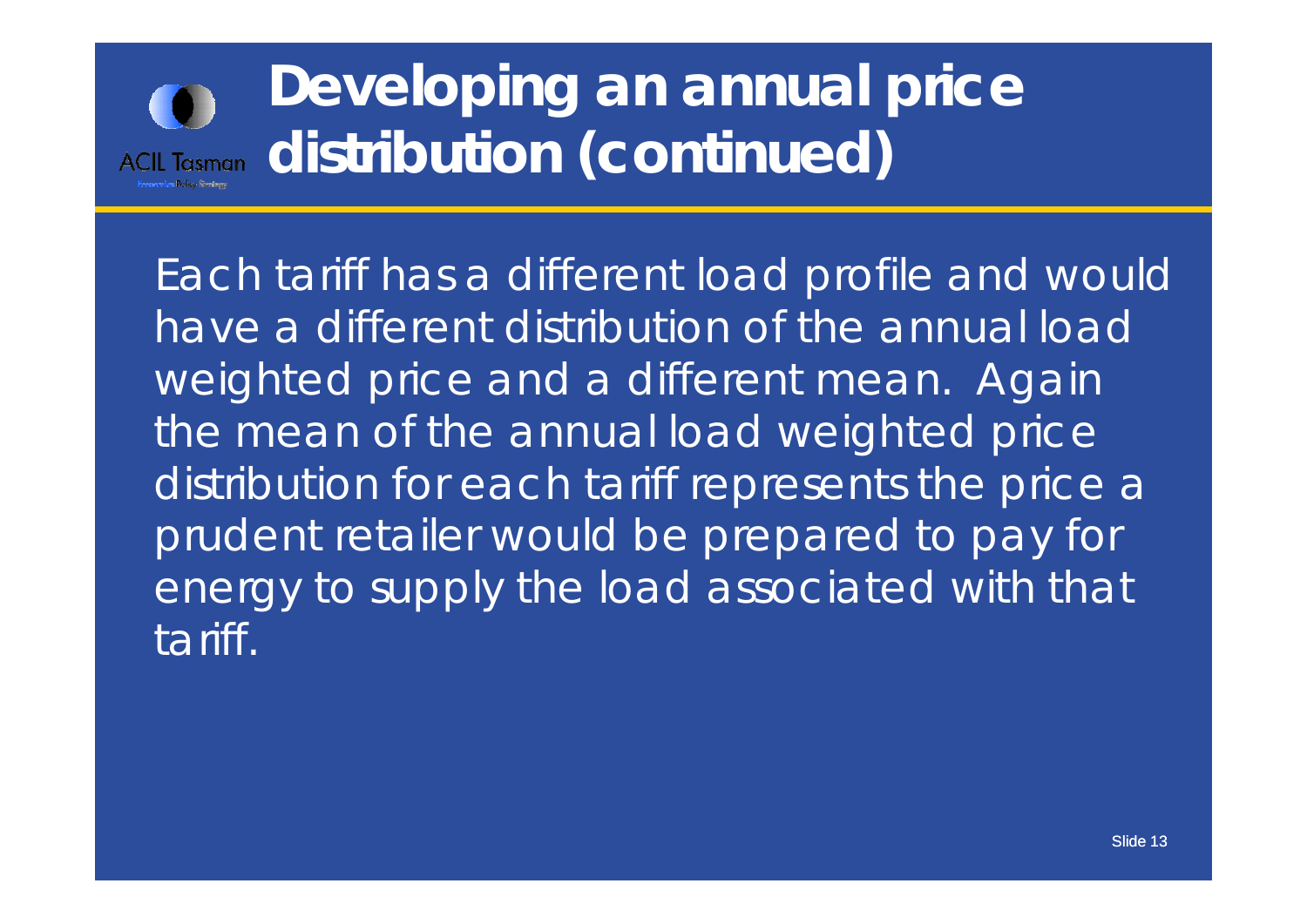## **Approach 4 - combination of LRMC**  ACIL Tasman and market based price estimation

- **This methodology has been considered as one** of the options as it was used for the calculating the BRCI.
- We have discussed above why we do not consider the LRMC approach an appropriate one for this exercise and why the market based calculation has some difficulties associated with it, particularly this year when contract prices appear so uncertain.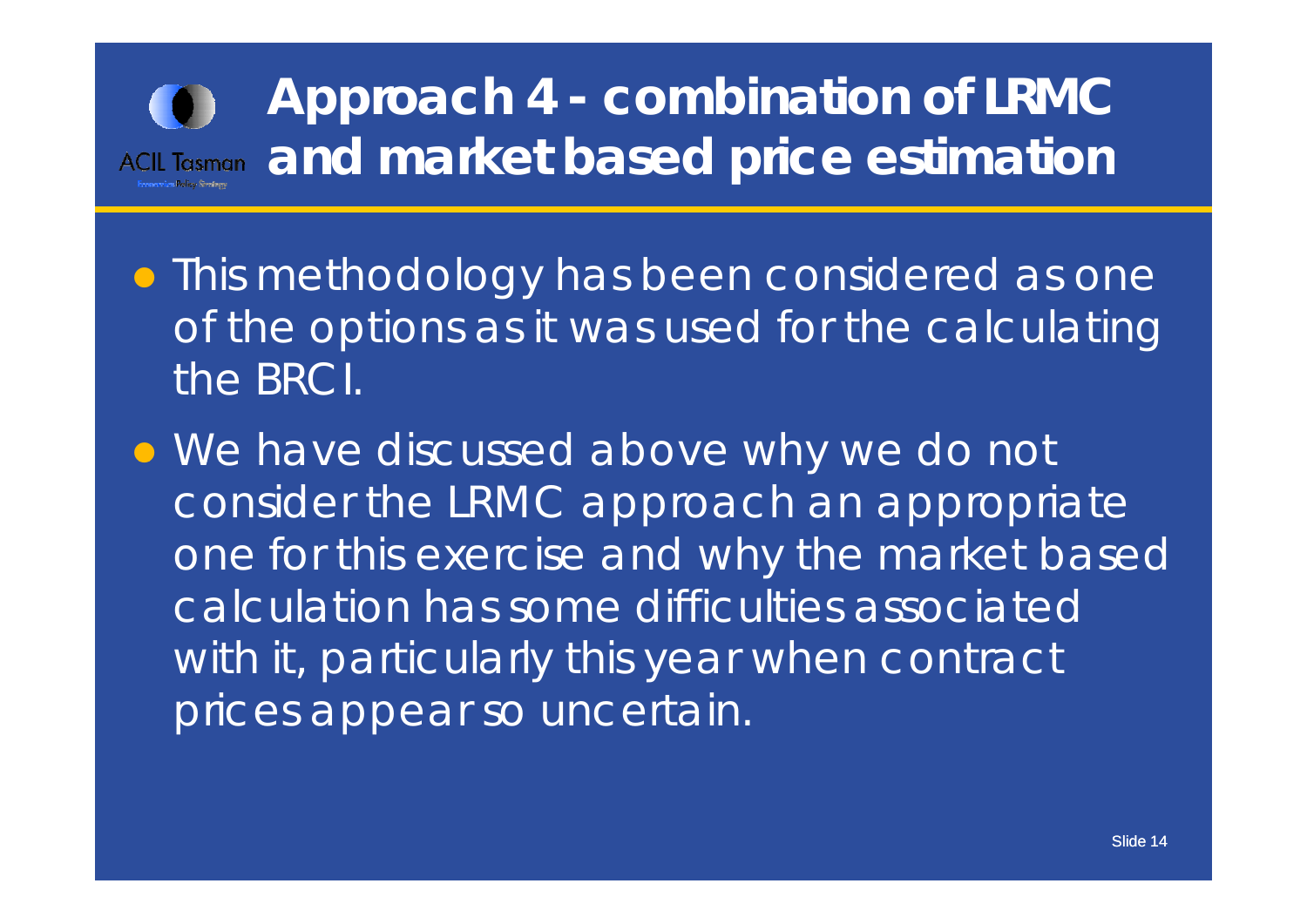

#### **•LRET**

- •The RPP is applied to the LGC price to establish the cost per MWh supplied to customers.
- $\bullet$  For the BRCI the average market price of LGC recorded by AFMA over the previous two years was used. We believe this is also appropriate for 2012/13 tariffs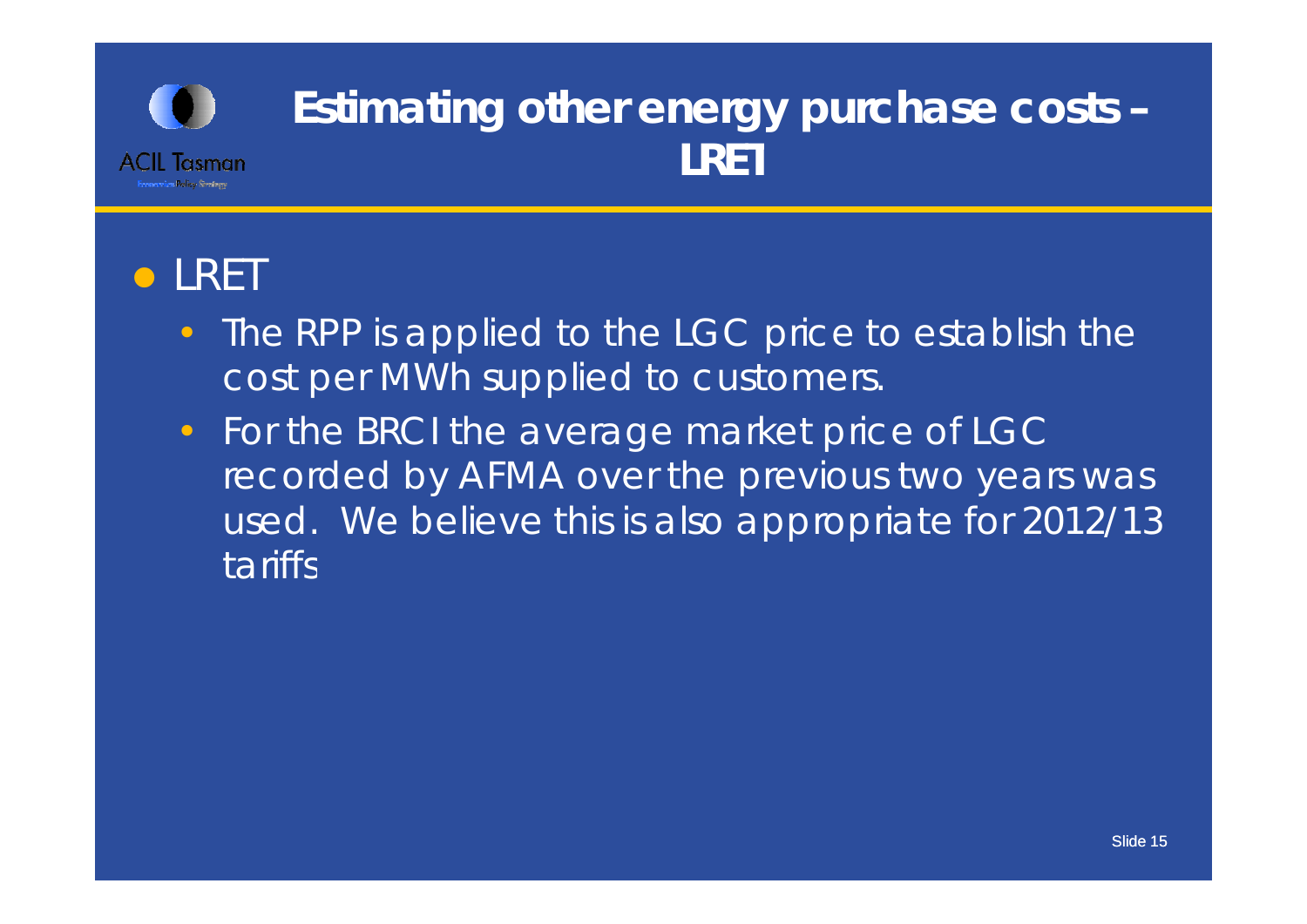



#### SRES –

- found by applying the Small-scale Technology Percentage (STP) to the STC price per MWh to apply to each tariff.
- the final Small-scale Technology Percentage (STP) will not be known for the second half of the 2012/13 until after the tariff year commences. The ORER publishes an estimate for the calendar year applying in the latter half of<br>the financial year which we suggest using for the 2012/13 year.
- The current official price for STCs is \$40/STC and STCs are available to retailers from the ORER clearing house for this price. An active market for STCs has developed outside the clearing house and the current market price for STCs is well below the official \$40 price.
- This raises the question whether we should take both clearing house price and market price into consideration . However, using use the market price would pose a number of difficulties including the need to forecast the proportion of STC likely to be traded in the tariff year.
- Given that the STC market is for spot sales and not a forward market and given that volumes traded are not available ACIL Tasman proposes using the clearing house price as the price for STCs.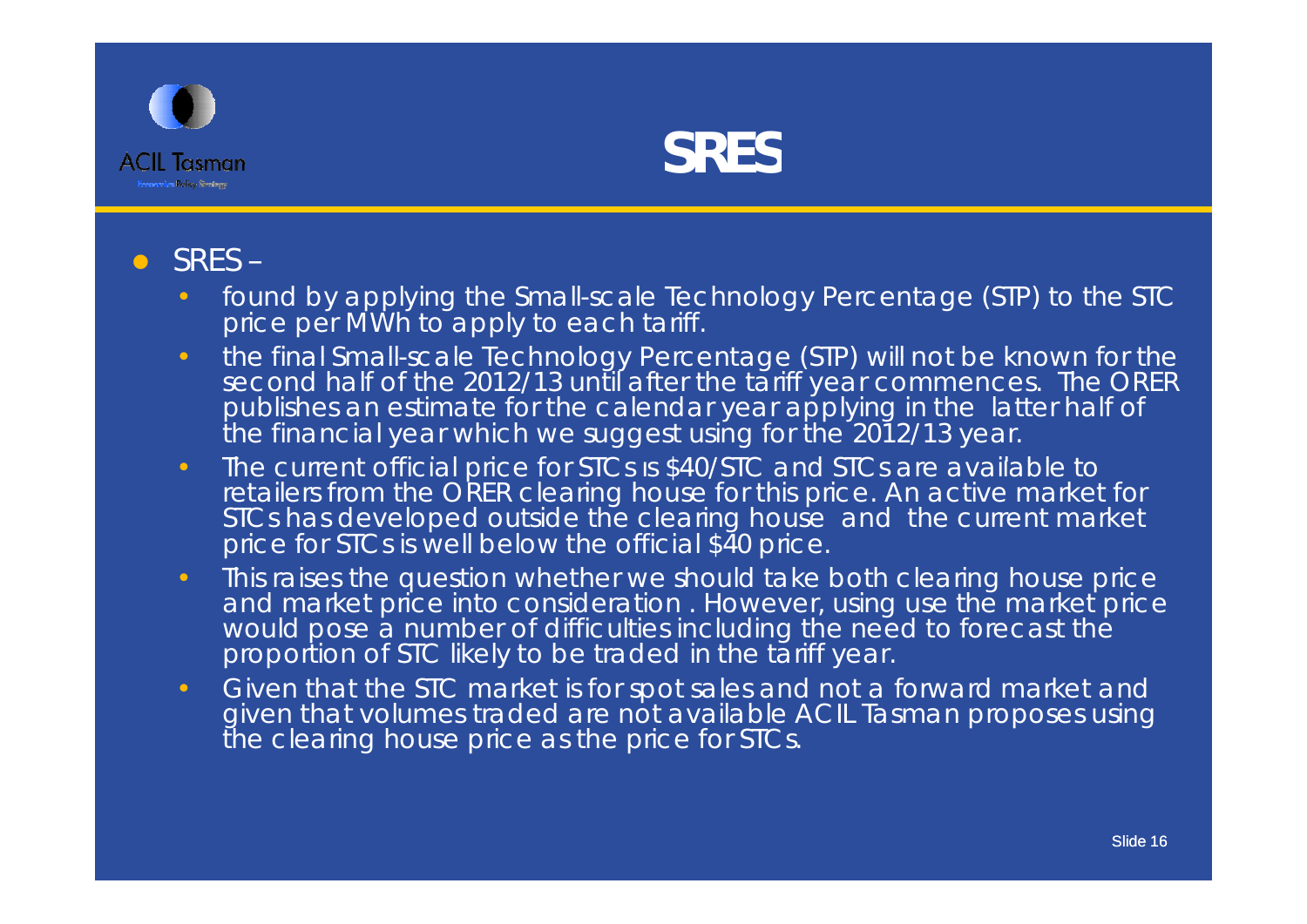



- $\bullet$  For the 2011/12 BRCI the cost of GECSs was based on a two year average of the AFMA prices for GECs.
- $\bullet$  Retailers have stated that this does not reflect their costs in acquiring GECs, some entered long term contracts early in the scheme when prices were higher
- ACIL Tasman's view is that where a market price for inputs to the calculation of retailers' EPC can be sourced reliably and consistently each year it should provide the best guide to the cost of compliance with the scheme.
- $\bullet$ However, given that GECs have been acquired b, various means we propose that the AFMA weekly GEC prices be averaged over an extended period of 208 weeks or 4 years as follows
	- for 2012 from 1 Dec 2007 to 31 Dec 2011
	- for 2013 from 1 Mar 2008 to 31 Mar 2012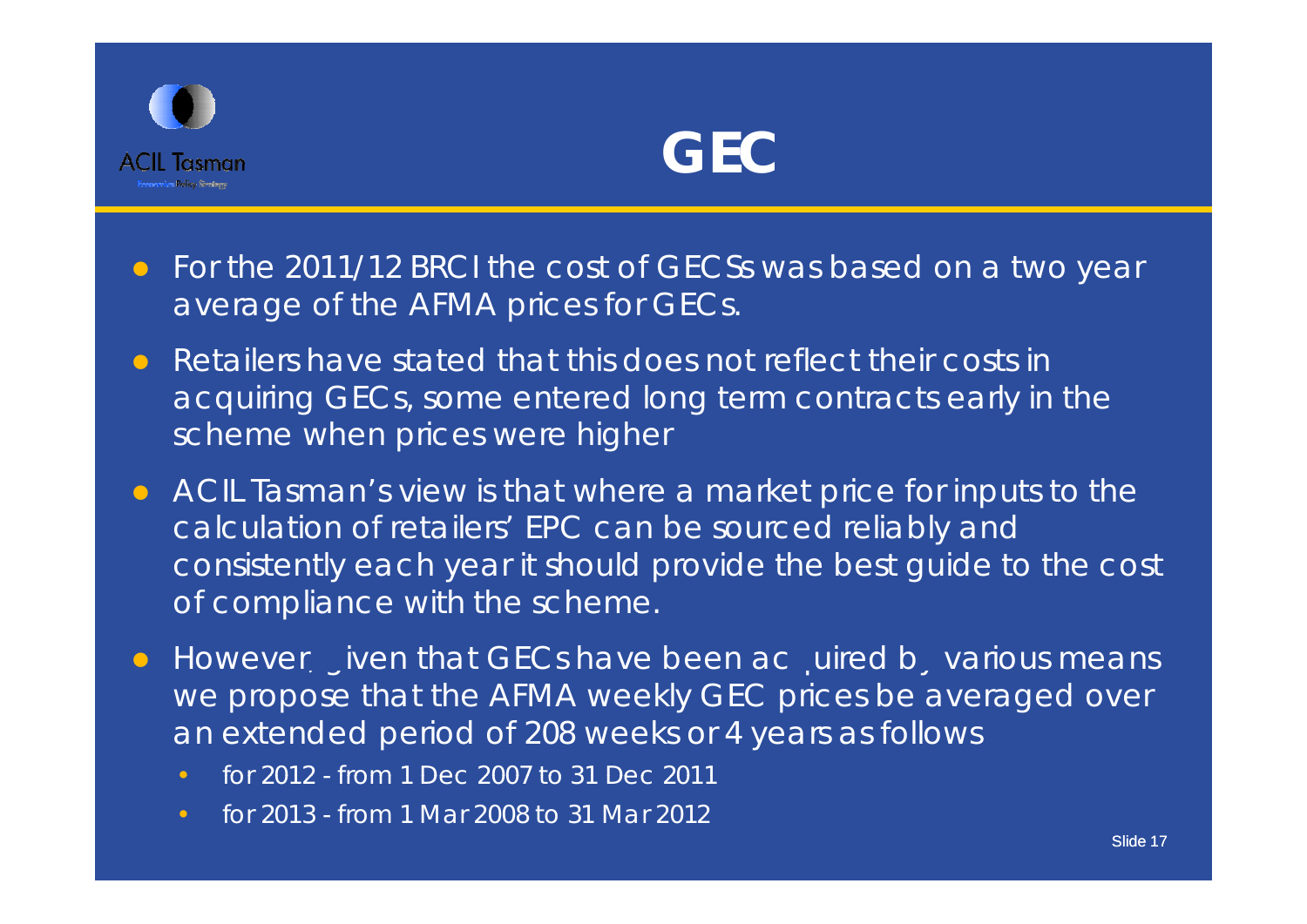

#### **NEM retailer costs**

• we propose to use the same methodology as used for the BRCI

#### **Market fees**

 $\bullet$  the estimated NEM participant and FRC fees will be taken from AEMO's draft budget NEM fees for 2012- 13.

#### **Ancillary services**

 $\bullet$  estimated by aggregating settlements data for ancillary service payments for Queensland provided by AEMO for the latest 52 week period and dividing by the MWh used in that period